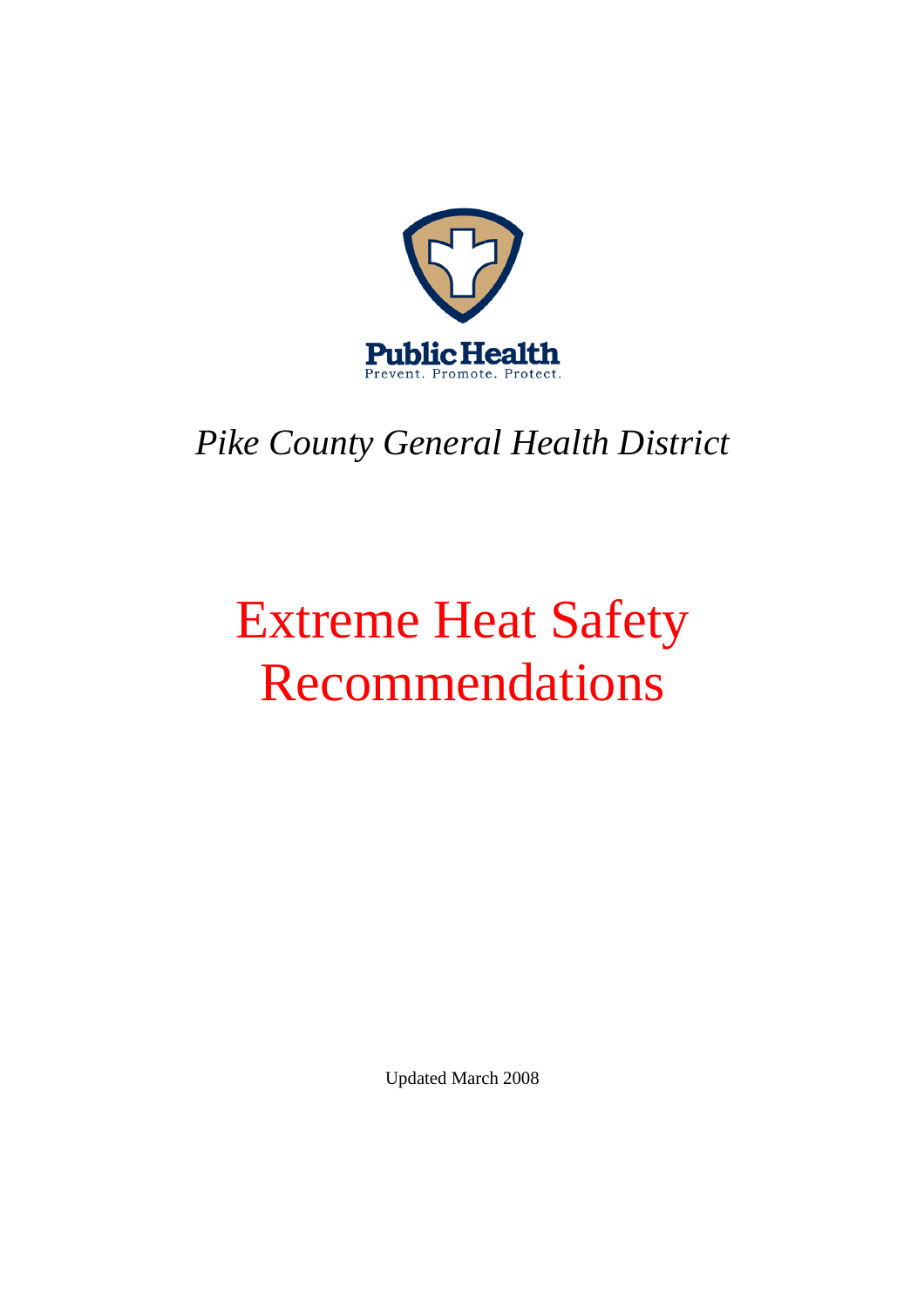# Table of Contents

| What is Extreme Heat?                 |  |  |
|---------------------------------------|--|--|
| <b>Health Considerations</b>          |  |  |
| <b>Hot Weather Health Emergencies</b> |  |  |

*The following pages were compiled based on information from the Centers for Disease Control and Prevention.*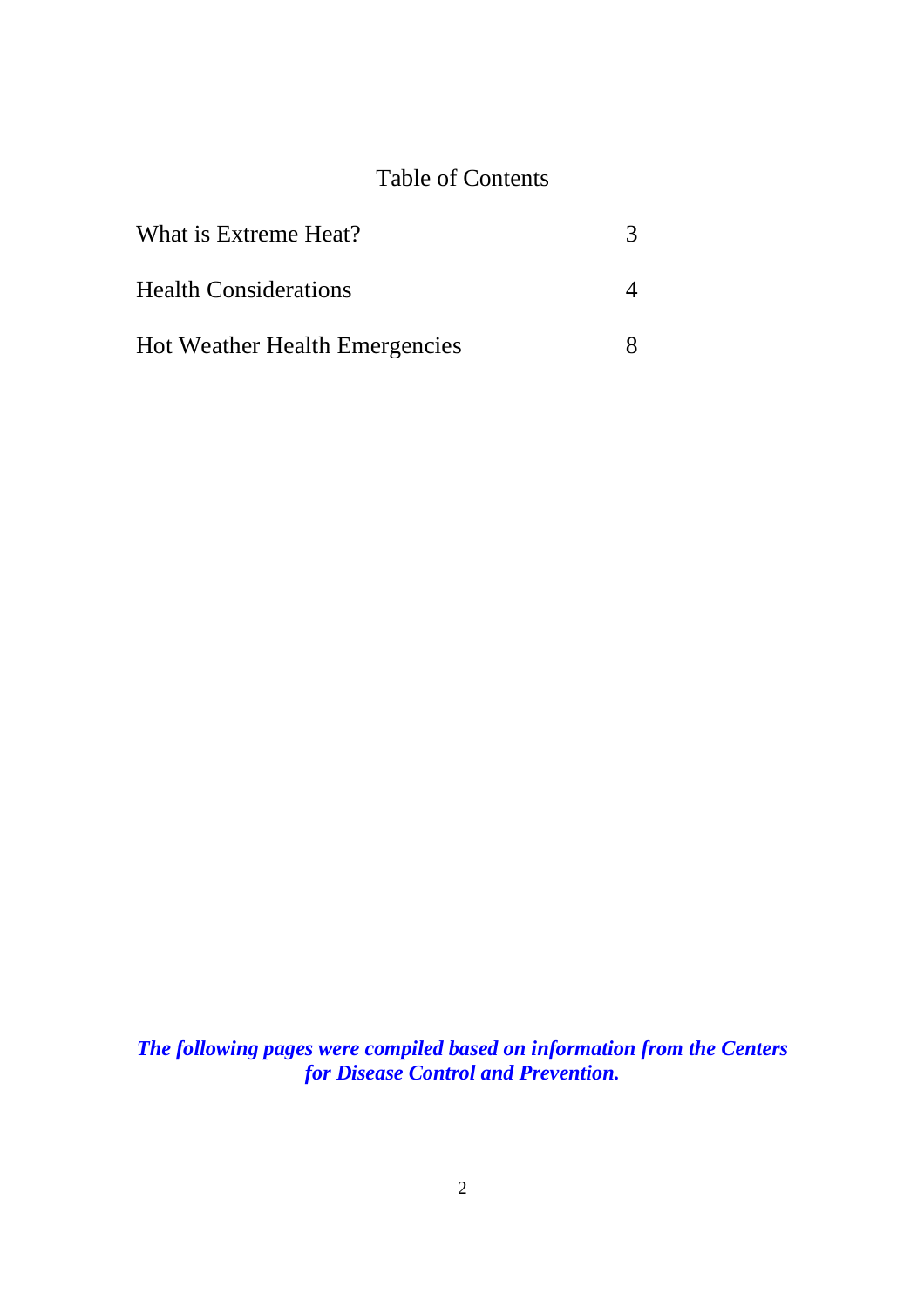# **What is Extreme Heat?**

Heat-related deaths and illness are preventable yet annually many people succumb to extreme heat. Historically, from 1979-2003, excessive heat exposure caused 8,015 deaths in the United States. During this period, more people in this country died from extreme heat than from hurricanes, lightning, tornadoes, floods, and earthquakes combined. In 2001, 300 deaths were caused by excessive heat exposure.

People suffer heat-related illness when their bodies are unable to compensate and properly cool themselves. The body normally cools itself by sweating. But under some conditions, sweating just isn't enough. In such cases, a person's body temperature rises rapidly. Very high body temperatures may damage the brain or other vital organs.

Several factors affect the body's ability to cool itself during extremely hot weather. When the humidity is high, sweat will not evaporate as quickly, preventing the body from releasing heat quickly. Other conditions related to risk include age, obesity, fever, dehydration, heart disease, mental illness, poor circulation, sunburn, and prescription drug and alcohol use.

Because heat-related deaths are preventable, people need to be aware of who is at greatest risk and what actions can be taken to prevent a heat-related illness or death. The elderly, the very young, and people with mental illness and chronic diseases are at highest risk. However, even young and healthy individuals can succumb to heat if they participate in strenuous physical activities during hot weather. Air-conditioning is the number one protective factor against heat-related illness and death. If a home is not air-conditioned, people can reduce their risk for heat-related illness by spending time in public facilities that are air-conditioned.

Summertime activity, whether on the playing field or the construction site, must be balanced with measures that aid the body's cooling mechanisms and prevent heat-related illness. This pamphlet tells how you can prevent, recognize, and cope with heat-related health problems.

#### *Extreme Heat: A Definition*

Temperatures that hover 10 degrees or more above the average high temperature for the region and last for several weeks are defined as extreme heat. Humid or muggy conditions, which add to the discomfort of high temperatures, occur when a "dome" of high atmospheric pressure traps hazy, damp air near the ground. Excessively dry and hot conditions can provoke dust storms and low visibility. Droughts occur when a long period passes without substantial rainfall. A heat wave combined with a drought is a very dangerous situation.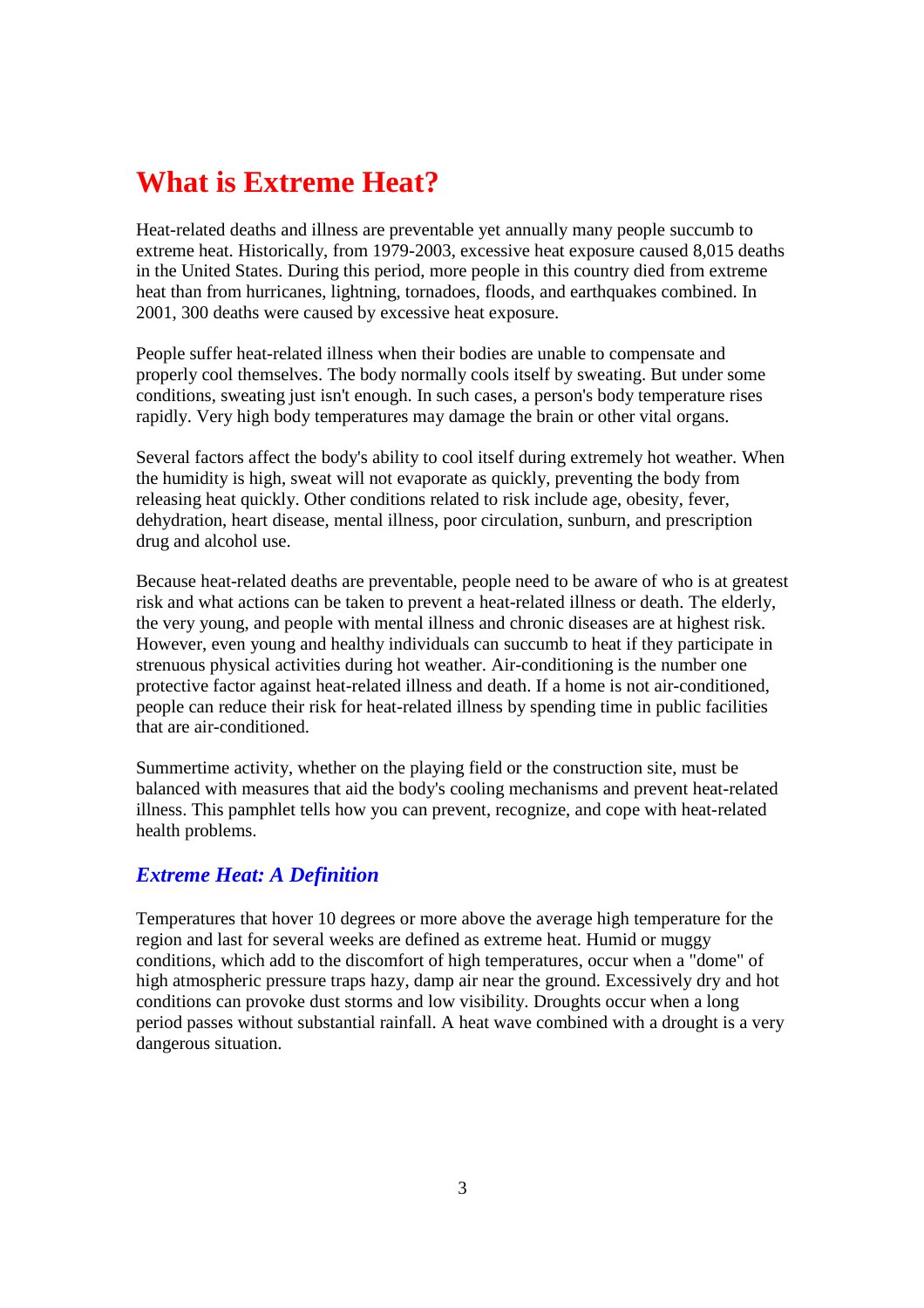# **Health Considerations**

To protect your health when temperatures are extremely high, remember to keep cool and use common sense. The following tips are important:

## *Drink Plenty of Fluids*

During hot weather you will need to increase your fluid intake, regardless of your activity level. Don't wait until you're thirsty to drink. During heavy exercise in a hot environment, drink two to four glasses (16-32 ounces) of cool fluids each hour.

**Warning:** If your doctor generally limits the amount of fluid you drink or has you on water pills, ask how much you should drink while the weather is hot.

Don't drink liquids that contain alcohol, or large amounts of sugar—these actually cause you to lose more body fluid. Also avoid very cold drinks, because they can cause stomach cramps.

#### *Replace Salt and Minerals*

Heavy sweating removes salt and minerals from the body. These are necessary for your body and must be replaced. If you must exercise, drink two to four glasses of cool, nonalcoholic fluids each hour. A sports beverage can replace the salt and minerals you lose in sweat. However, if you are on a low-salt diet, talk with your doctor before drinking a sports beverage or taking salt tablets.

#### **Wear Appropriate Clothing and Sunscreen**

Wear as little clothing as possible when you are at home. Choose lightweight, lightcolored, loose-fitting clothing. Sunburn affects your body's ability to cool itself and causes a loss of body fluids. It also causes pain and damages the skin. If you must go outdoors, protect yourself from the sun by wearing a wide-brimmed hat (also keeps you cooler) along with sunglasses, and by putting on sunscreen of SPF 15 or higher (the most effective products say "broad spectrum" or "UVA/UVB protection" on their labels) 30 minutes prior to going out. Continue to reapply it according to the package directions.

#### *Schedule Outdoor Activities Carefully*

If you must be outdoors, try to limit your outdoor activity to morning and evening hours. Try to rest often in shady areas so that your body's thermostat will have a chance to recover.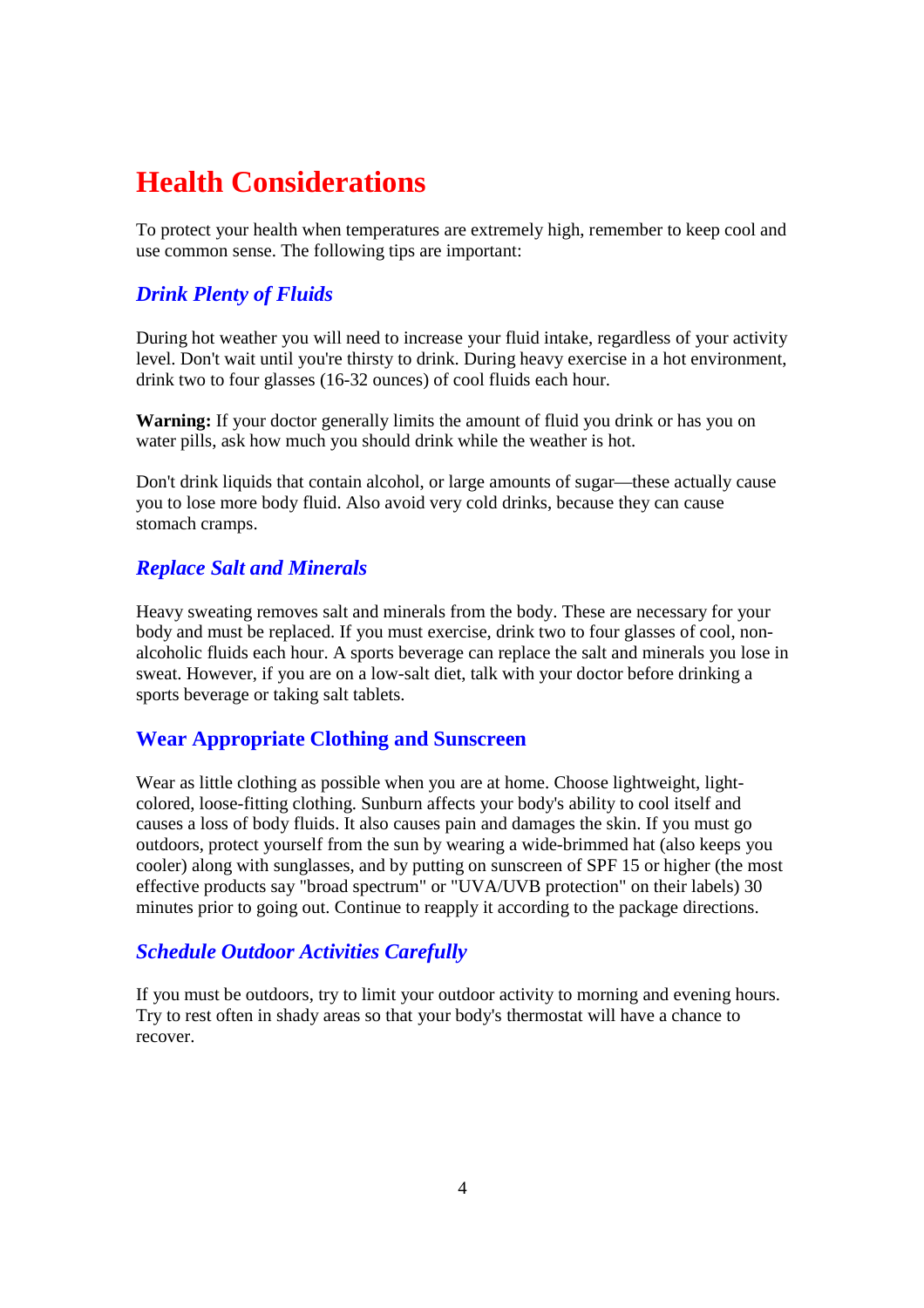## *Pace Yourself*

If you are not accustomed to working or exercising in a hot environment, start slowly and pick up the pace gradually. If exertion in the heat makes your heart pound and leaves you gasping for breath, STOP all activity. Get into a cool area or at least into the shade, and rest, especially if you become lightheaded, confused, weak, or faint.

## *Stay Cool Indoors*

Stay indoors and, if at all possible, stay in an air-conditioned place. If your home does not have air conditioning, go to the shopping mall or public library—even a few hours spent in air conditioning can help your body stay cooler when you go back into the heat. Call your local health department to see if there are any heat-relief shelters in your area. Electric fans may provide comfort, but when the temperature is in the high 90s, fans will not prevent heat-related illness. Taking a cool shower or bath or moving to an airconditioned place is a much better way to cool off. Use your stove and oven less to maintain a cooler temperature in your home.

## *Use a Buddy System*

When working in the heat, monitor the condition of your co-workers and have someone do the same for you. Heat-induced illness can cause a person to become confused or lose consciousness. If you are 65 years of age or older, have a friend or relative call to check on you twice a day during a heat wave. If you know someone in this age group, check on them at least twice a day.

#### *Monitor Those at High Risk*

Although any one at any time can suffer from heat-related illness, some people are at greater risk than others.

- Infants and children up to four years of age are sensitive to the effects of high temperatures and rely on others to regulate their environments and provide adequate liquids.
- People 65 years of age or older may not compensate for heat stress efficiently and are less likely to sense and respond to change in temperature.
- People who are overweight may be prone to heat sickness because of their tendency to retain more body heat.
- People who overexert during work or exercise may become dehydrated and susceptible to heat sickness.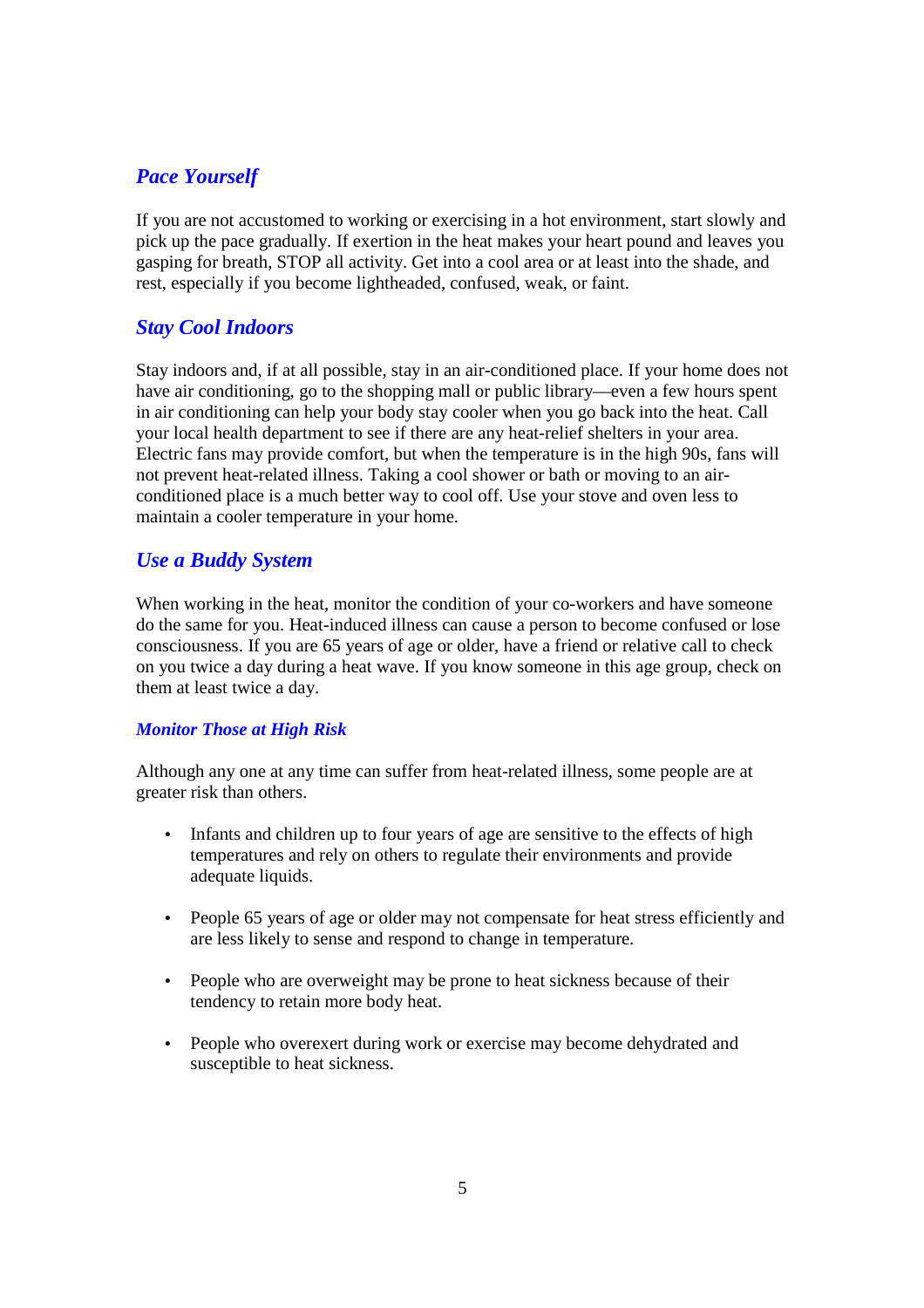• People who are physically ill, especially with heart disease or high blood pressure, or who take certain medications, such as for depression, insomnia, or poor circulation, may be affected by extreme heat.

Visit adults at risk at least twice a day and closely watch them for signs of heat exhaustion or heat stroke. Infants and young children, of course, need much more frequent watching.

# *Adjust to the Environment*

Be aware that any sudden change in temperature, such as an early summer heat wave, will be stressful to your body. You will have a greater tolerance for heat if you limit your physical activity until you become accustomed to the heat. If you travel to a hotter climate, allow several days to become acclimated before attempting any vigorous exercise, and work up to it gradually.

# *Do Not Leave Children in Cars*

Even in cool temperatures, cars can heat up to dangerous temperatures very quickly. Even with the windows cracked open, interior temperatures can rise almost 20 degrees Fahrenheit within the first 10 minutes. Anyone left inside is at risk for serious heatrelated illnesses or even death. Children who are left unattended in parked cars are at greatest risk for heat stroke, and possibly death. When traveling with children, remember to do the following:

- Never leave infants, children or pets in a parked car, even if the windows are cracked open.
- To remind yourself that a child is in the car, keep a stuffed animal in the car seat. When the child is buckled in, place the stuffed animal in the front with the driver.
- When leaving your car, check to be sure everyone is out of the car. Do not overlook any children who have fallen asleep in the car.

#### *Use Common Sense*

Remember to keep cool and use common sense:

- Avoid hot foods and heavy meals—they add heat to your body.
- Drink plenty of fluids and replace salts and minerals in your body. Do not take salt tablets unless under medical supervision.
- Dress infants and children in cool, loose clothing and shade their heads and faces with hats or an umbrella.
- Limit sun exposure during mid-day hours and in places of potential severe exposure such as beaches.
- Do not leave infants, children, or pets in a parked car.
- Provide plenty of fresh water for your pets, and leave the water in a shady area.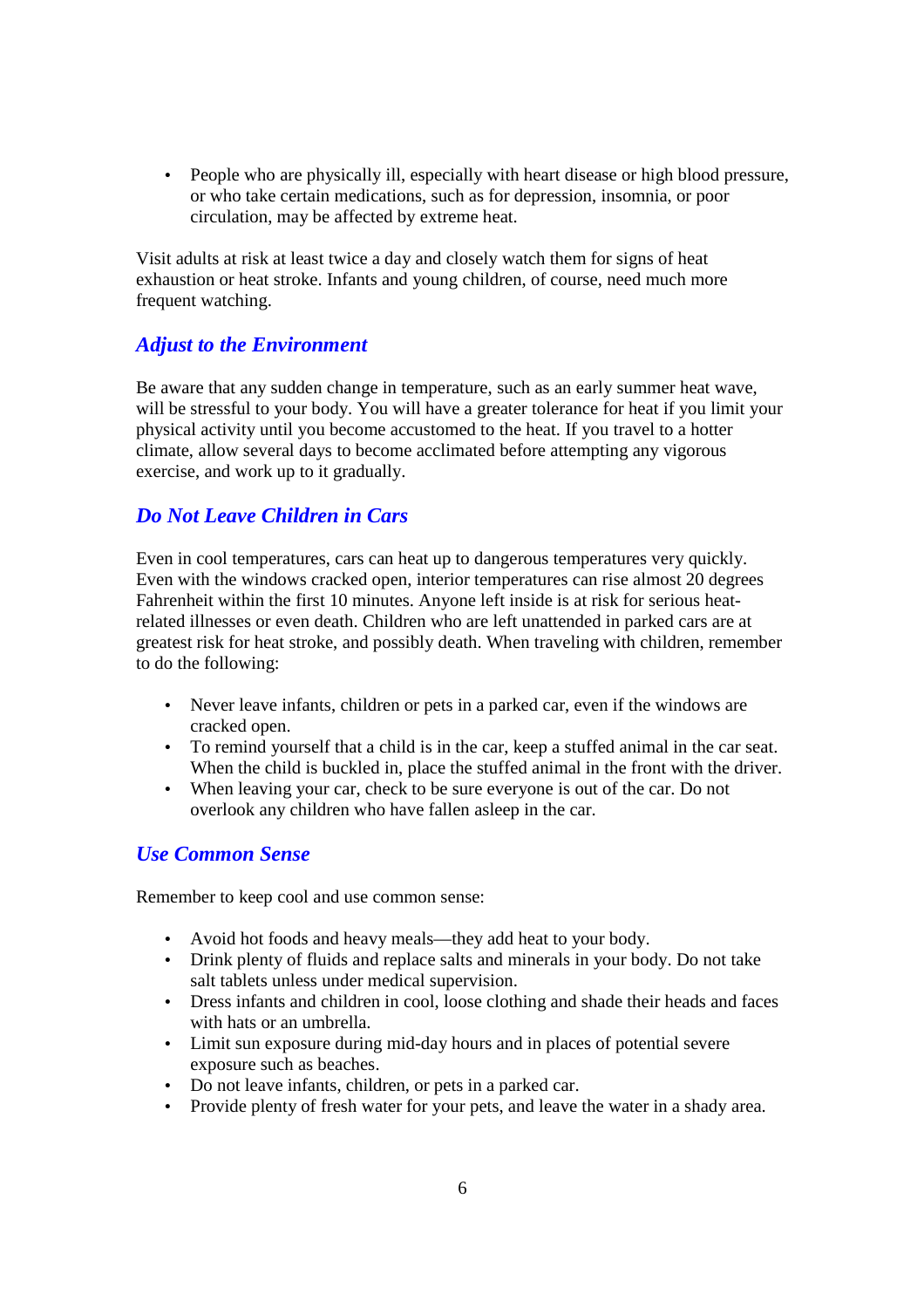# *Heat Stress in the Elderly*

#### **Elderly people (that is, people aged 65 years and older) are more prone to heat stress than younger people for several reasons:**

- Elderly people do not adjust as well as young people to sudden changes in temperature.
- They are more likely to have a chronic medical condition that upsets normal body responses to heat.
- They are more likely to take prescription medicines that impair the body's ability to regulate its temperature or that inhibit perspiration.

#### **If you have elderly relatives or neighbors, you can help them protect themselves from heat-related stress:**

- Visit older adults at risk at least twice a day and watch them for signs of heat exhaustion or heat stroke.
- Take them to air-conditioned locations if they have transportation problems.
- Make sure older adults have access to an electric fan whenever possible.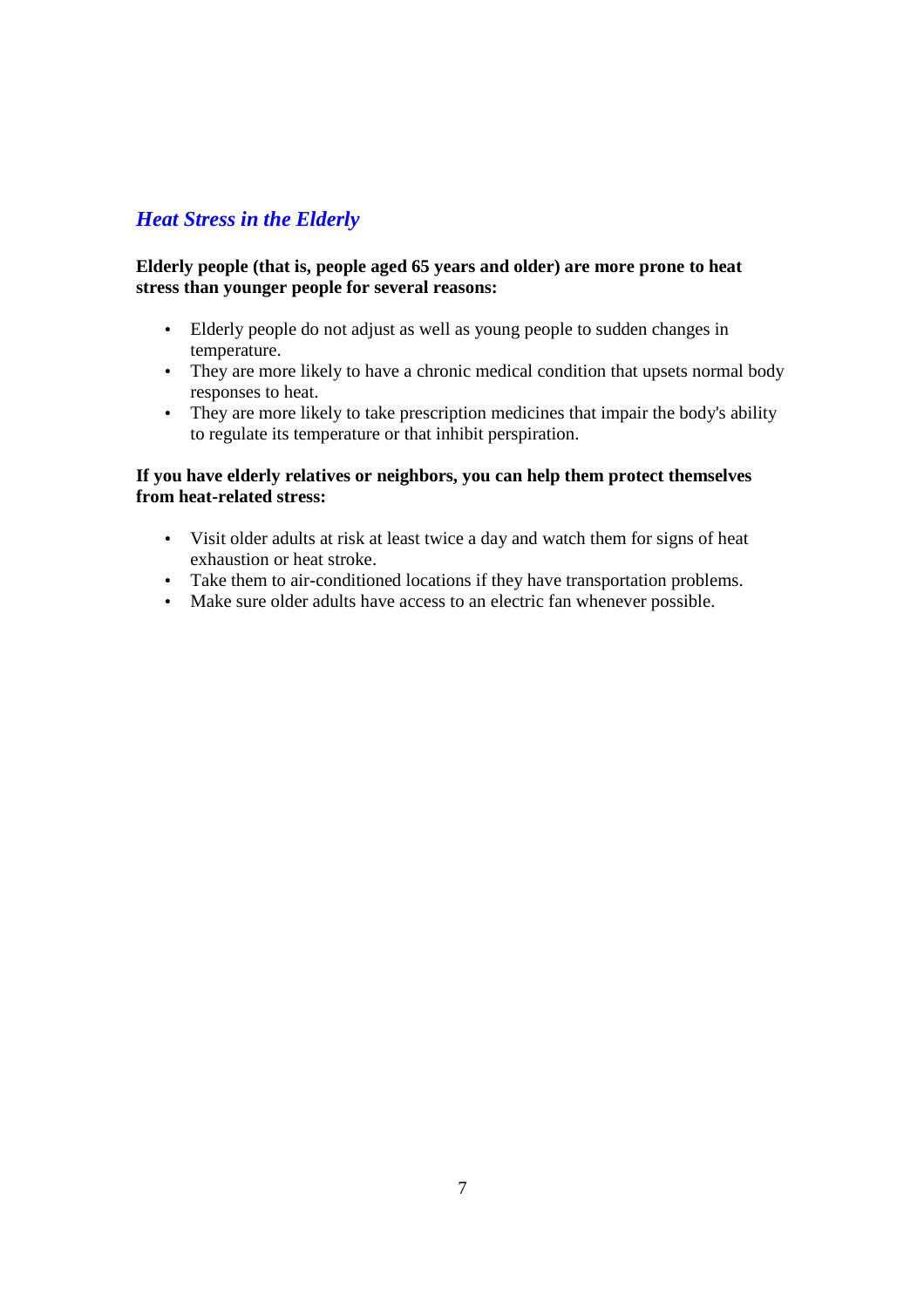# **Hot Weather Health Emergencies**

Even short periods of high temperatures can cause serious health problems. Doing too much on a hot day, spending too much time in the sun or staying too long in an overheated place can cause heat-related illnesses. Know the symptoms of heat disorders and overexposure to the sun, and be ready to give first aid treatment.

# *Heat Stroke*

Heat stroke occurs when the body is unable to regulate its temperature. The body's temperature rises rapidly, the sweating mechanism fails, and the body is unable to cool down. Body temperature may rise to 106°F or higher within 10 to 15 minutes. Heat stroke can cause death or permanent disability if emergency treatment is not provided.

#### **Recognizing Heat Stroke**

Warning signs of heat stroke vary but may include the following:

- An extremely high body temperature (above 103°F, orally)
- Red, hot, and dry skin (no sweating)
- Rapid, strong pulse
- Throbbing headache
- Dizziness
- Nausea
- Confusion
- Unconsciousness

#### **What to Do**

If you see any of these signs, you may be dealing with a life-threatening emergency. Have someone call for immediate medical assistance while you begin cooling the victim. Do the following:

- Get the victim to a shady area.
- Cool the victim rapidly using whatever methods you can. For example, immerse the victim in a tub of cool water; place the person in a cool shower; spray the victim with cool water from a garden hose; sponge the person with cool water; or if the humidity is low, wrap the victim in a cool, wet sheet and fan him or her vigorously.
- Monitor body temperature, and continue cooling efforts until the body temperature drops to 101-102°F.
- If emergency medical personnel are delayed, call the hospital emergency room for further instructions.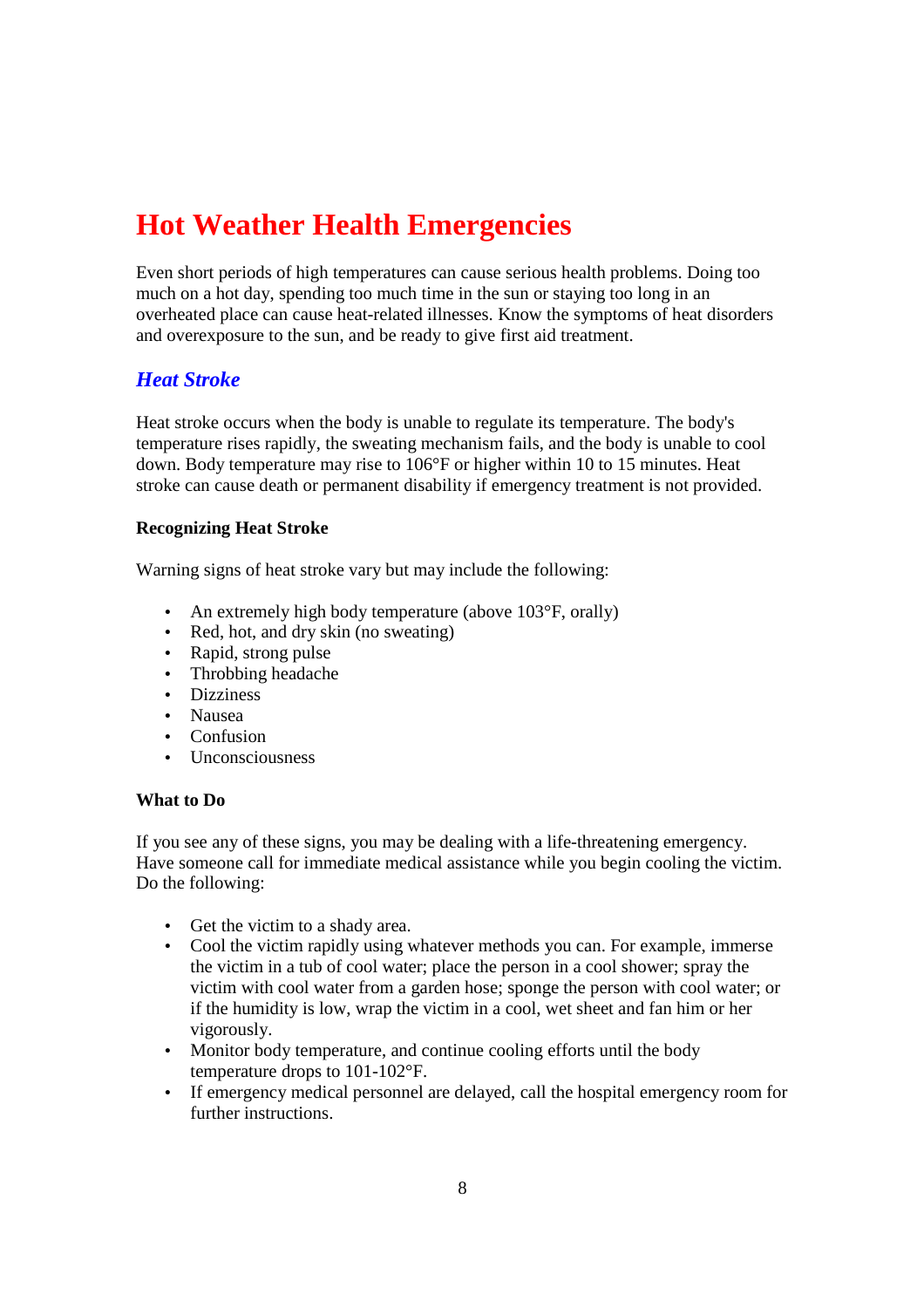- Do not give the victim fluids to drink.
- Get medical assistance as soon as possible.

Sometimes a victim's muscles will begin to twitch uncontrollably as a result of heat stroke. If this happens, keep the victim from injuring himself, but do not place any object in the mouth and do not give fluids. If there is vomiting, make sure the airway remains open by turning the victim on his or her side.

# *Heat Exhaustion*

Heat exhaustion is a milder form of heat-related illness that can develop after several days of exposure to high temperatures and inadequate or unbalanced replacement of fluids. It is the body's response to an excessive loss of the water and salt contained in sweat. Those most prone to heat exhaustion are elderly people, people with high blood pressure, and people working or exercising in a hot environment.

#### **Recognizing Heat Exhaustion**

Warning signs of heat exhaustion include the following:

- Heavy sweating
- Paleness
- Muscle cramps
- Tiredness
- Weakness
- Dizziness
- Headache
- Nausea or vomiting
- Fainting

The skin may be cool and moist. The victim's pulse rate will be fast and weak, and breathing will be fast and shallow. If heat exhaustion is untreated, it may progress to heat stroke. Seek medical attention immediately if any of the following occurs:

- Symptoms are severe
- The victim has heart problems or high blood pressure

Otherwise, help the victim to cool off, and seek medical attention if symptoms worsen or last longer than 1 hour.

#### **What to Do**

Cooling measures that may be effective include the following:

- Cool, nonalcoholic beverages
- Rest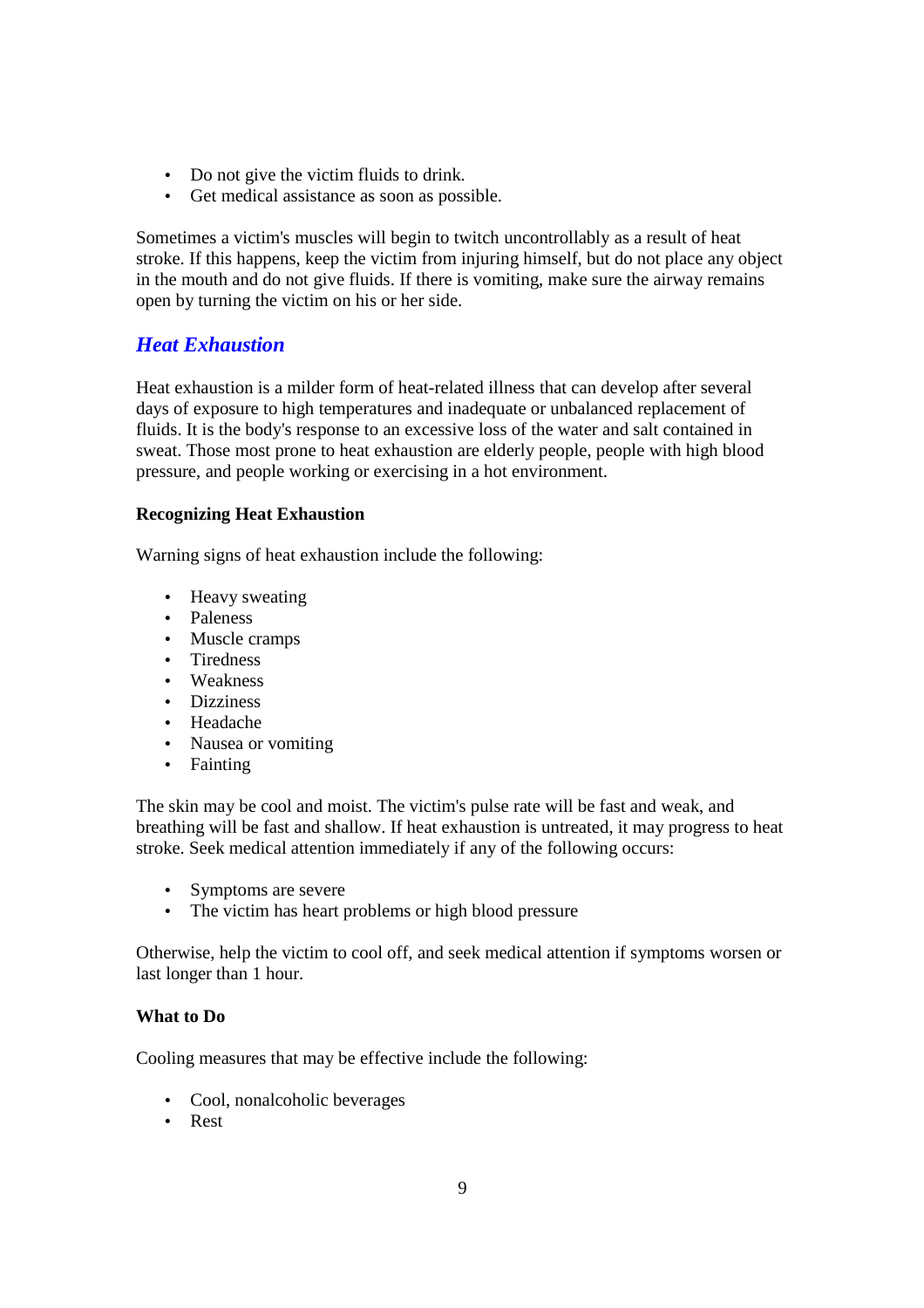- Cool shower, bath, or sponge bath
- An air-conditioned environment
- Lightweight clothing

### *Heat Cramps*

Heat cramps usually affect people who sweat a lot during strenuous activity. This sweating depletes the body's salt and moisture. The low salt level in the muscles may be the cause of heat cramps. Heat cramps may also be a symptom of heat exhaustion.

#### **Recognizing Heat Cramps**

Heat cramps are muscle pains or spasms—usually in the abdomen, arms, or legs—that may occur in association with strenuous activity. If you have heart problems or are on a low-sodium diet, get medical attention for heat cramps.

#### **What to Do**

If medical attention is not necessary, take these steps:

- Stop all activity, and sit quietly in a cool place.
- Drink clear juice or a sports beverage.
- Do not return to strenuous activity for a few hours after the cramps subside, because further exertion may lead to heat exhaustion or heat stroke.
- Seek medical attention for heat cramps if they do not subside in 1 hour.

#### *Sunburn*

Sunburn should be avoided because it damages the skin. Although the discomfort is usually minor and healing often occurs in about a week, a more severe sunburn may require medical attention.

#### **Recognizing Sunburn**

Symptoms of sunburn are well known: the skin becomes red, painful, and abnormally warm after sun exposure.

#### **What to Do**

Consult a doctor if the sunburn affects an infant younger than 1 year of age or if these symptoms are present:

- Fever
- Fluid-filled blisters
- Severe pain